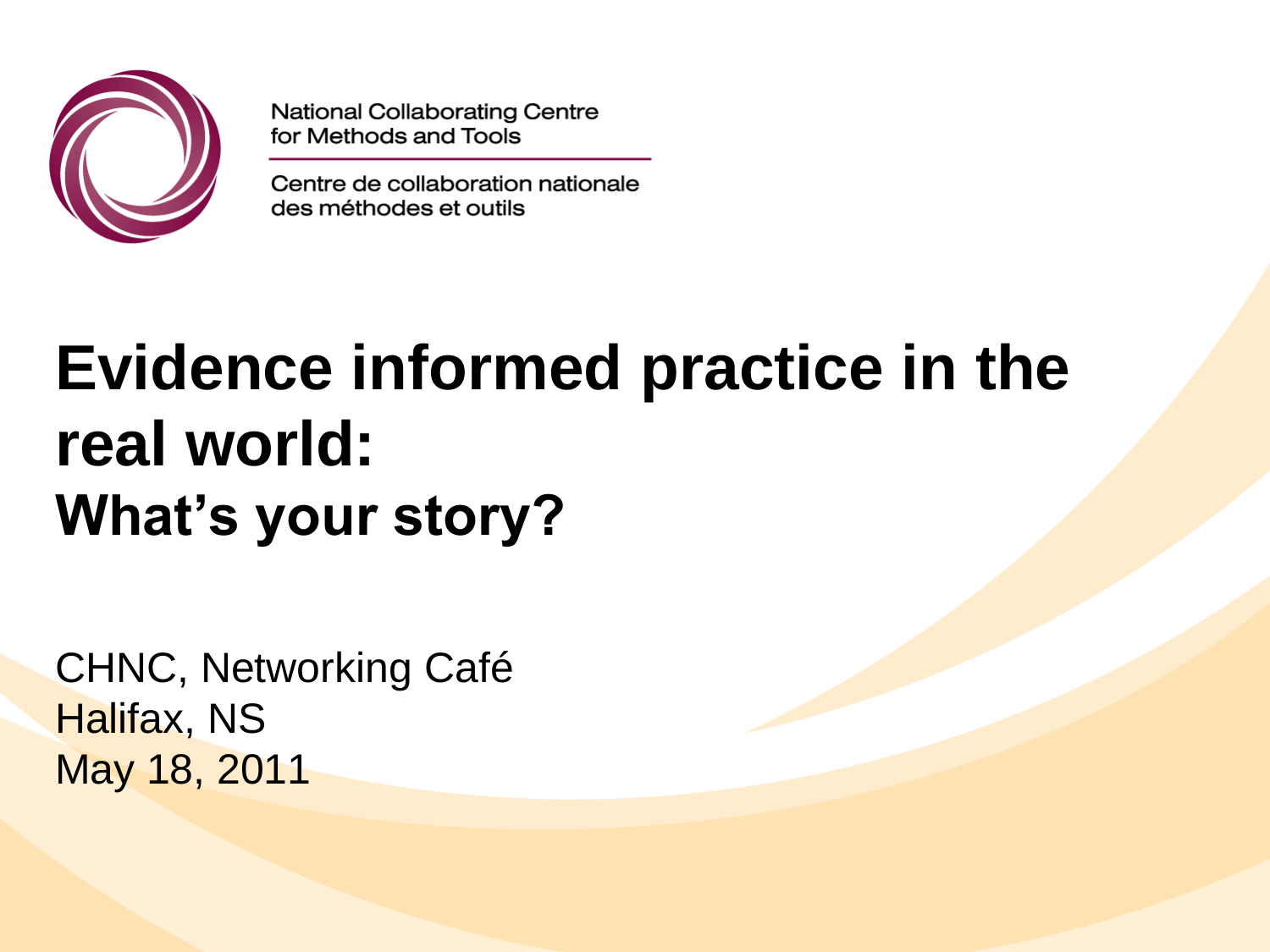#### Purpose

To exchange stories of evidence-informed decision-making, and to share challenges, successes, and strategies for bridging the research-to-practice gap in community health.



National Collaborating Centre for Methods and Tools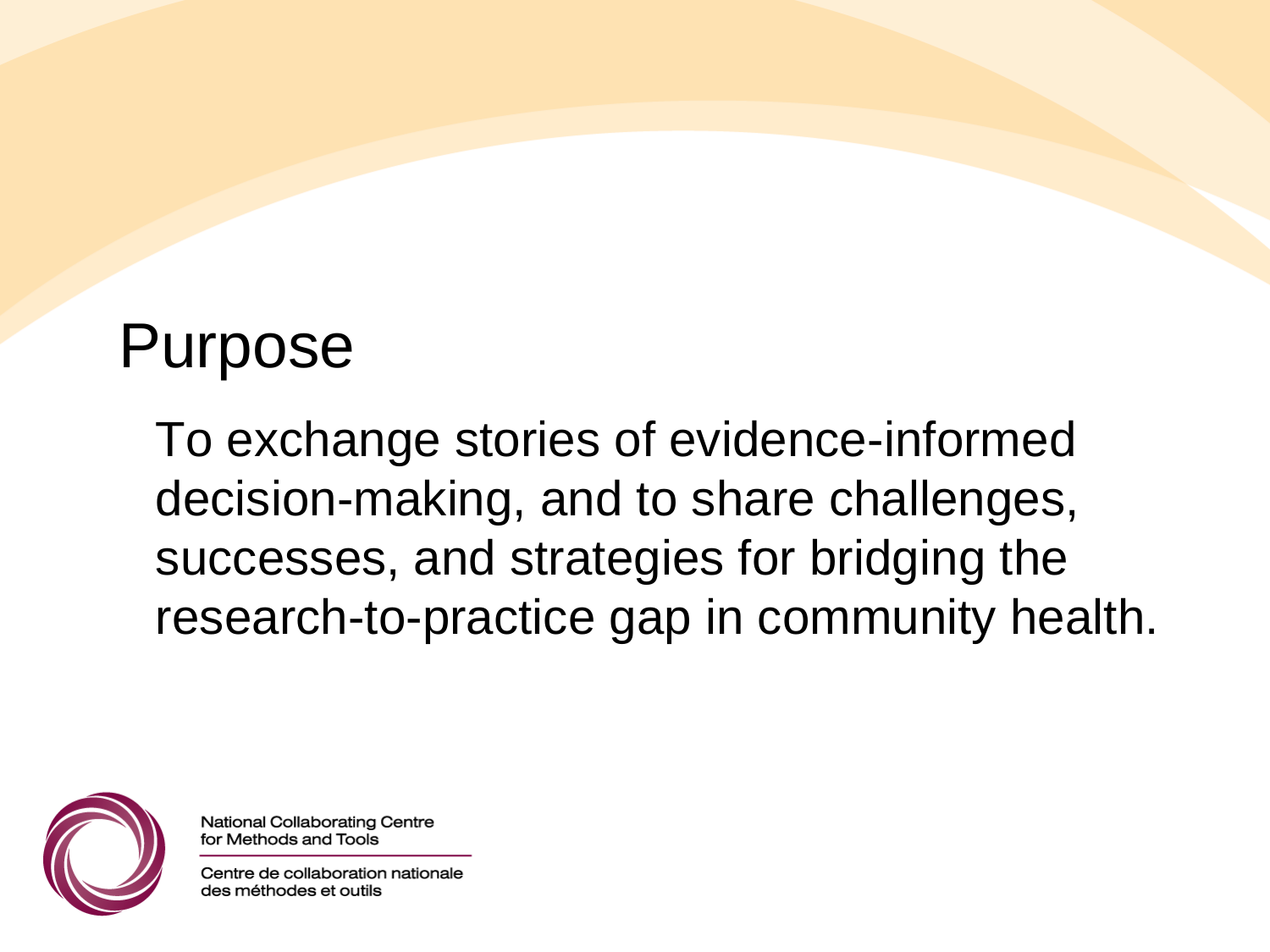#### What is Evidence-Informed Decision Making in Public Health?

In addition to the best available research evidence, evidence-informed decisions in public health consider valuable evidence from a variety of sources:

community health issues and local context existing public health resources community and political climate



National Collaborating Centre for Methods and Tools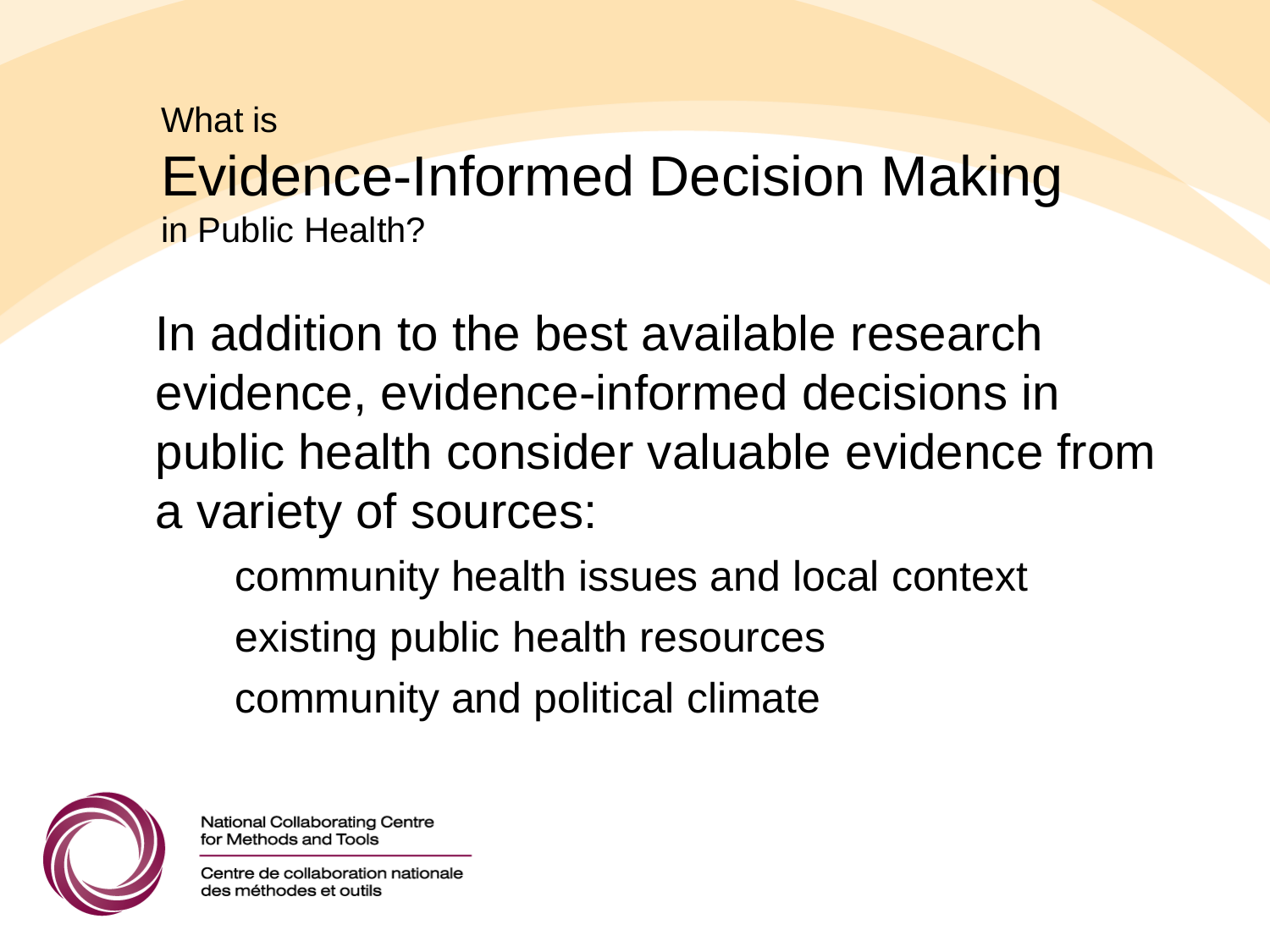#### A Model for Evidence-Informed **Decision-Making in Public Health**

**Community Health Issues, Local Context** 

**Community and Political Preferences and Actions** 

**Public Health Expertise** 

**Research** 

**Public Health Resources** 



National Collaborating Centre for Methods and Tools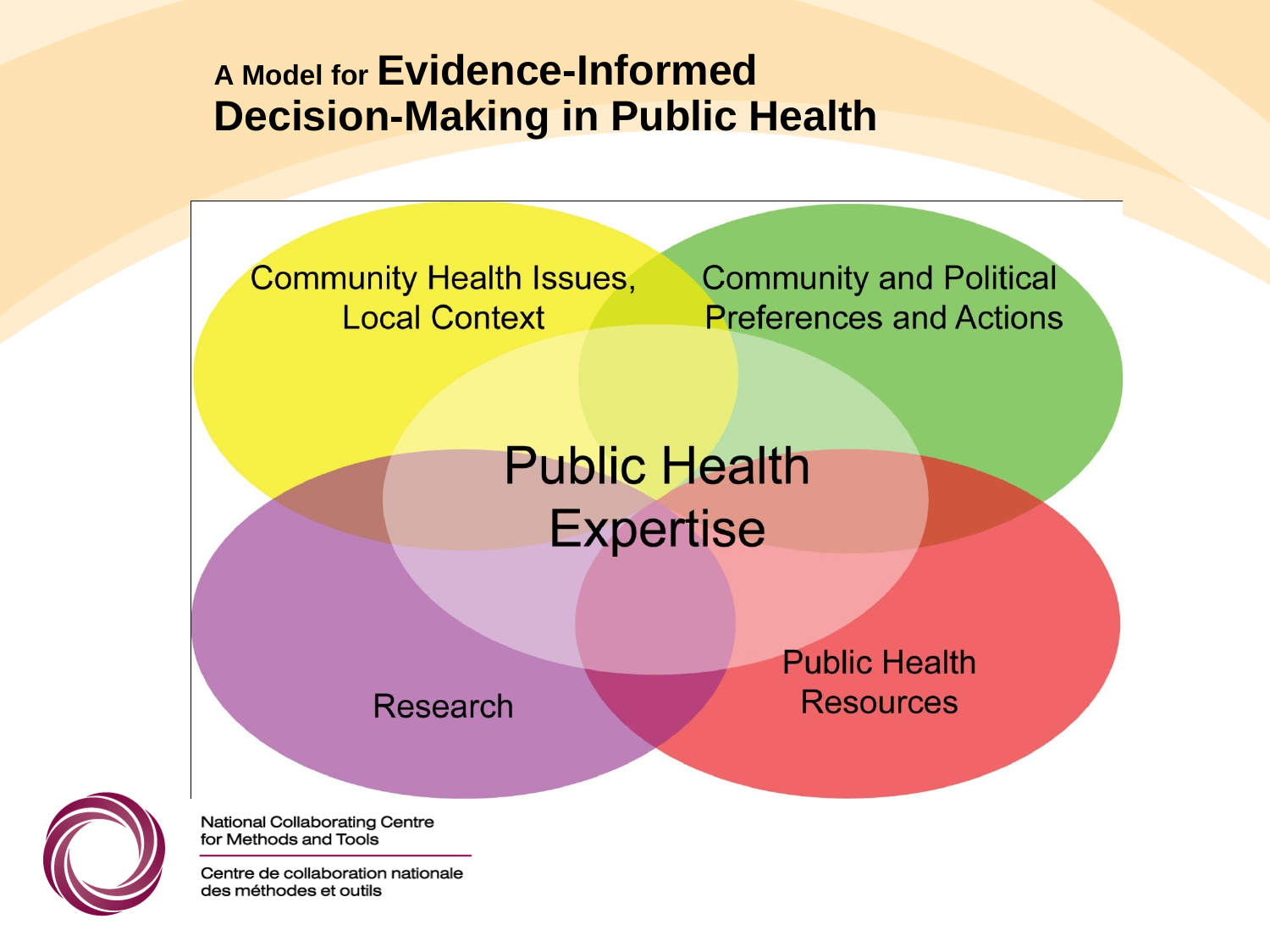#### What is Evidence-Informed Decision Making in Public Health?

Decision makers must rely on their public health expertise to integrate all relevant factors into any conclusions or recommendations.



National Collaborating Centre for Methods and Tools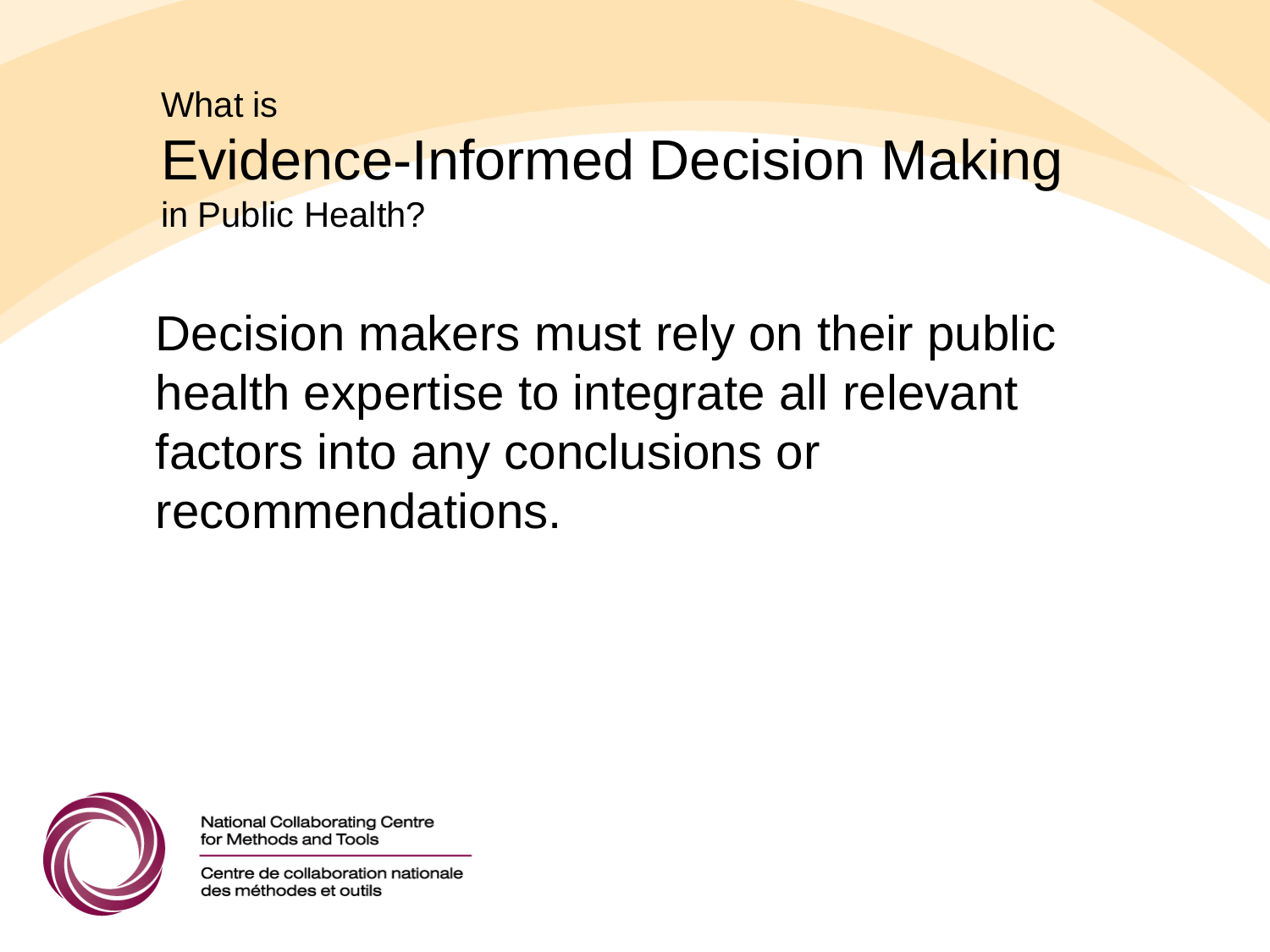#### What is Evidence-Informed Public Health?

… the process of distilling and disseminating the best available evidence from research, context and experience, and using that evidence to inform and improve public health policy and practice.



National Collaborating Centre for Methods and Tools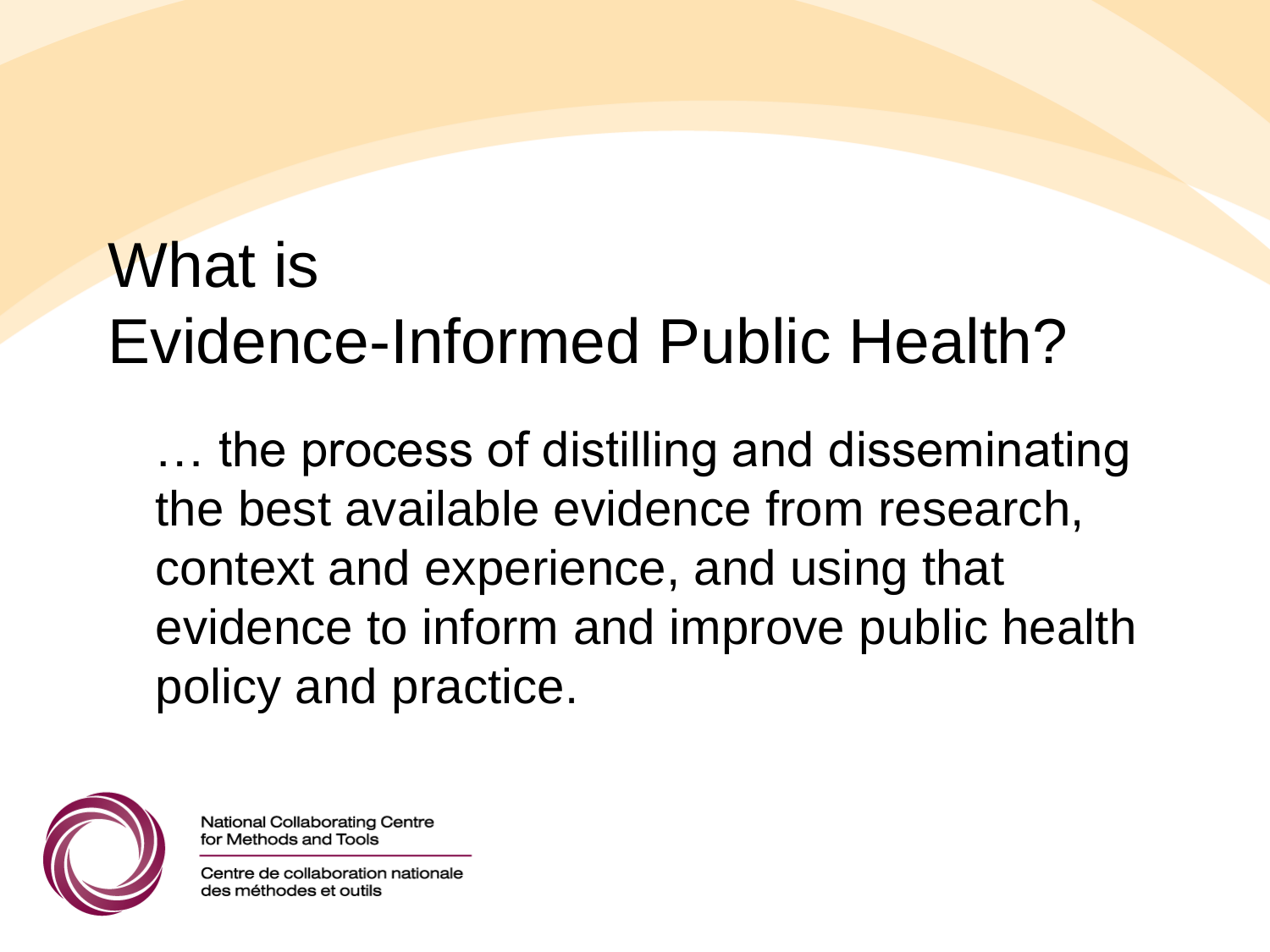#### What is Evidence-Informed Public Health?

Put simply, it means finding, using and sharing what works in public health.



National Collaborating Centre for Methods and Tools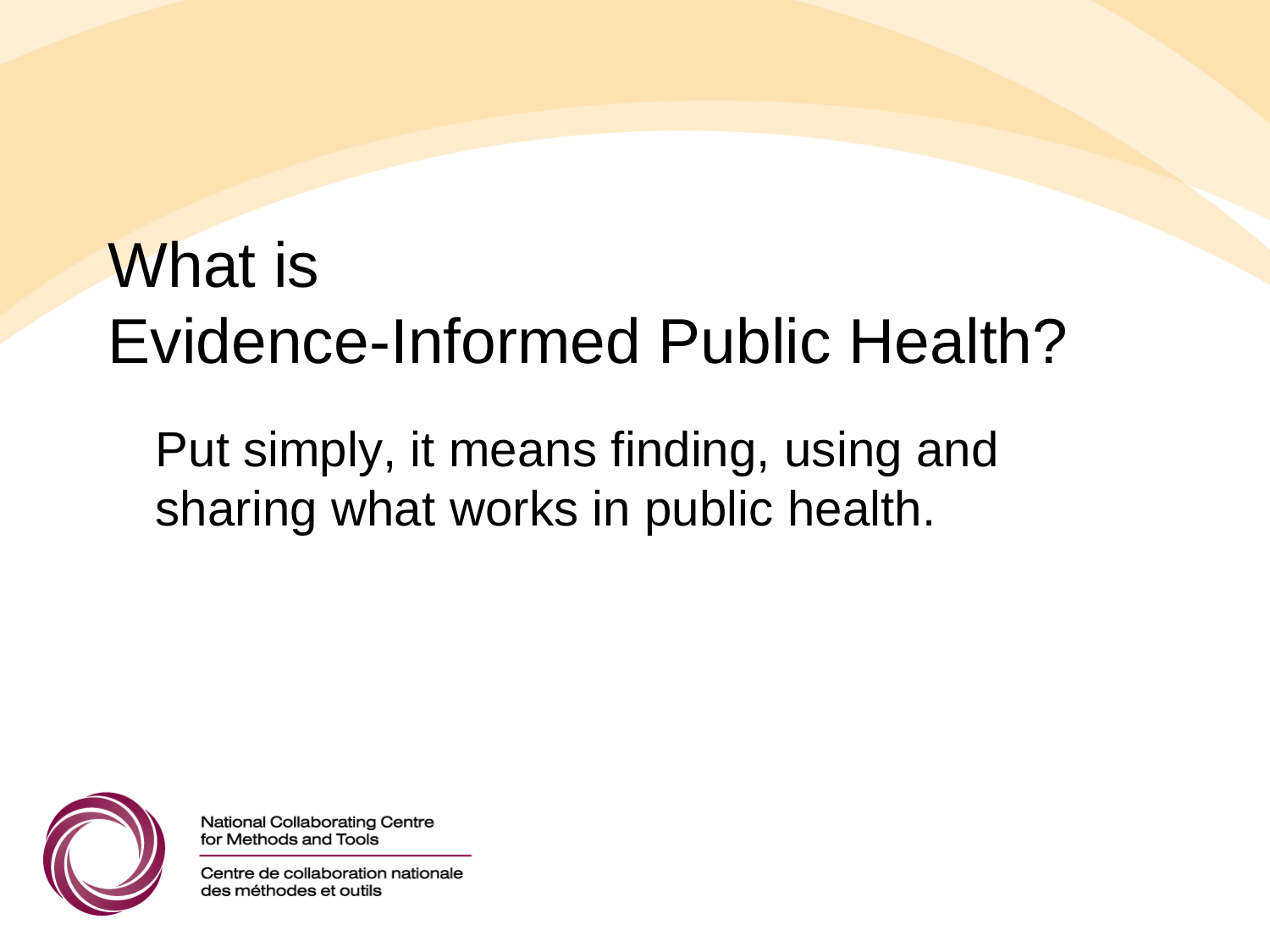#### Stages in the process of

#### Evidence-Informed Public Health





National Collaborating Centre for Methods and Tools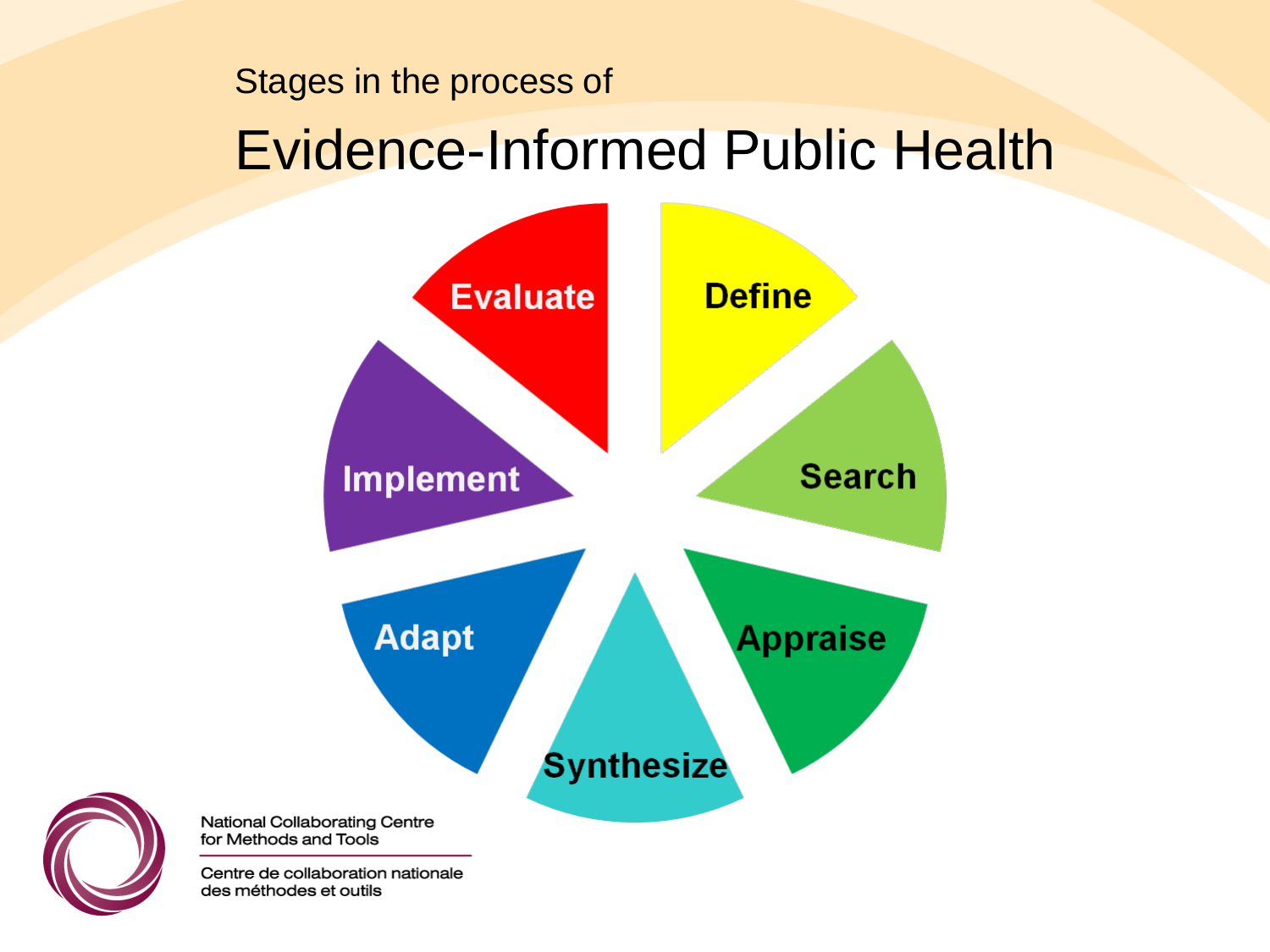# Why implement Evidence-Informed Public Health?

- Effectively transfer knowledge from both quantitative and qualitative research into practice and policy.
- Efficiently use limited health care resources.



National Collaborating Centre for Methods and Tools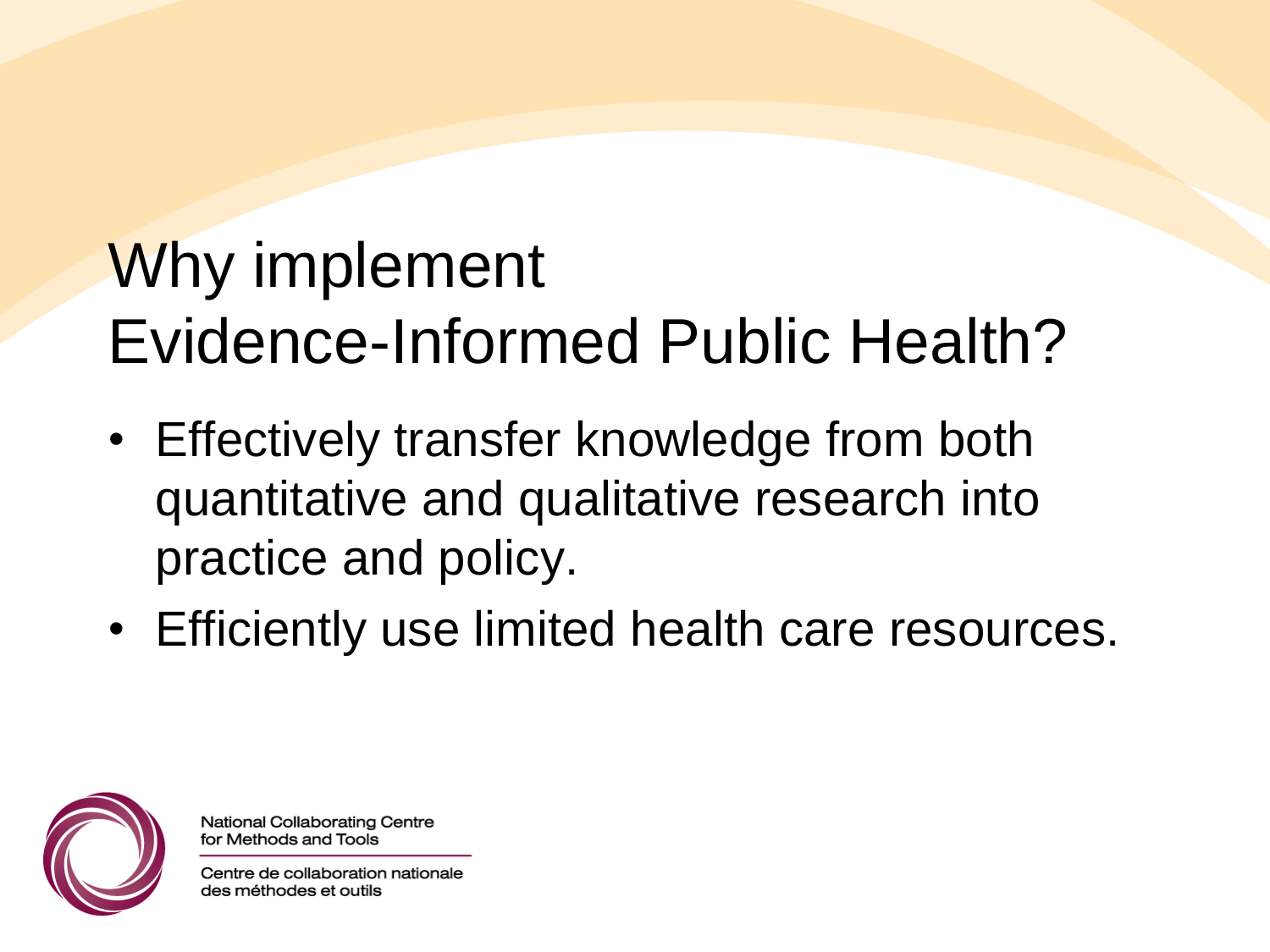# Why implement Evidence-Informed Public Health?

- Create programs and actions that are both effective and appropriate for our communities and target populations.
- Strengthen public health in Canada.



National Collaborating Centre for Methods and Tools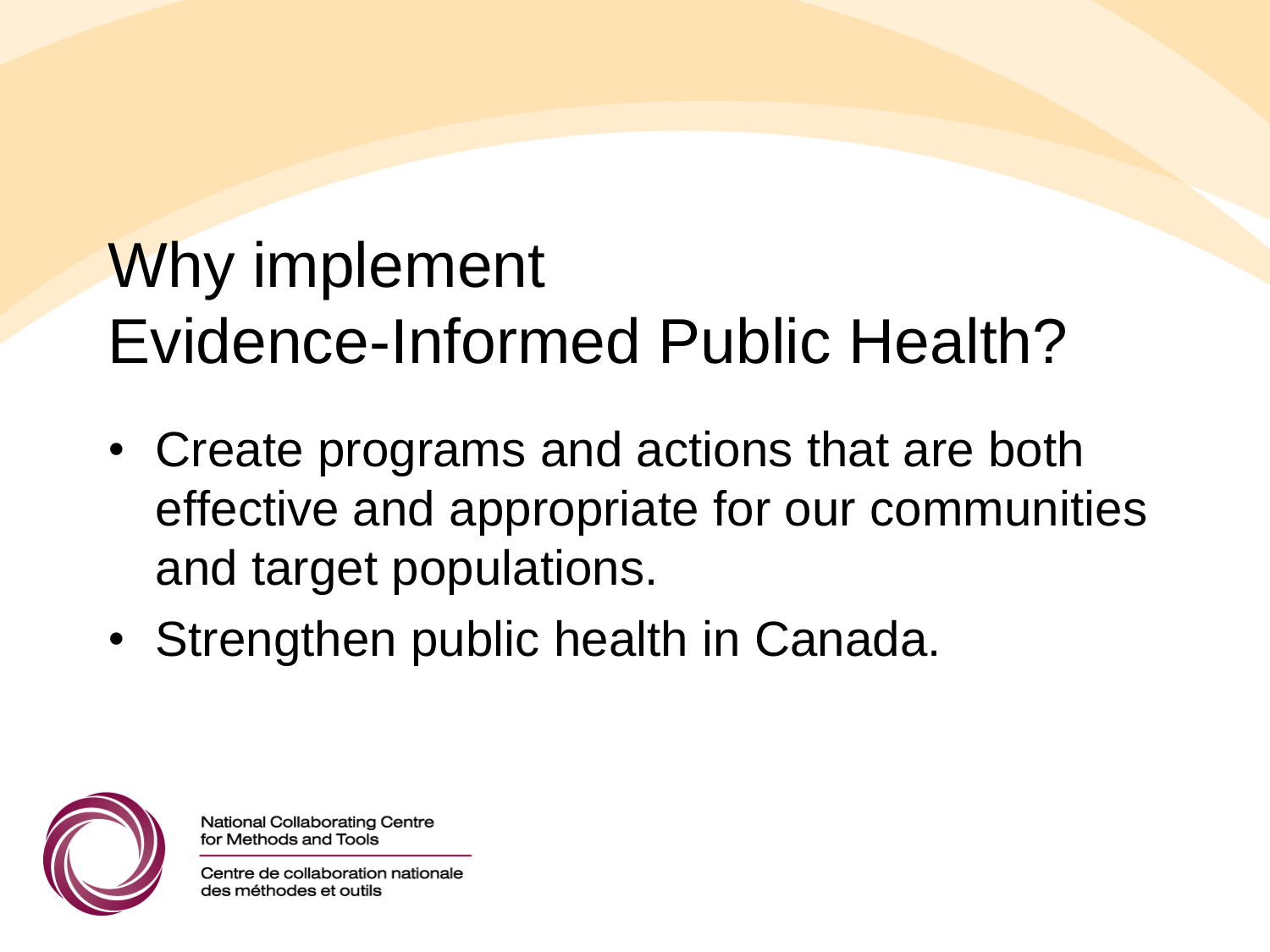## Why implement Evidence-Informed Public Health?

#### Do what works … and don't do what does not work!



National Collaborating Centre for Methods and Tools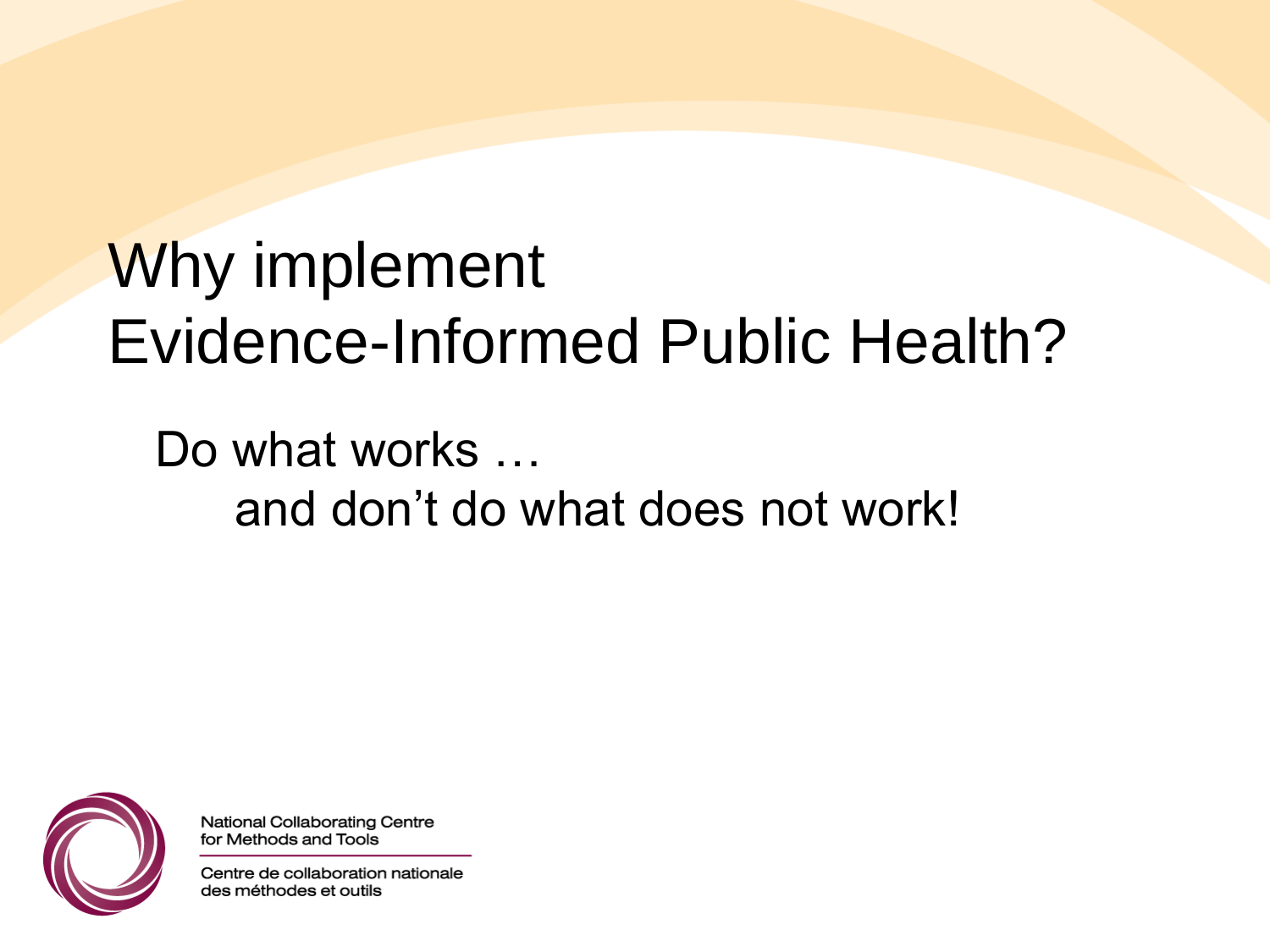#### Evidence-informed practice in the real world:

#### Tracy's story…



National Collaborating Centre for Methods and Tools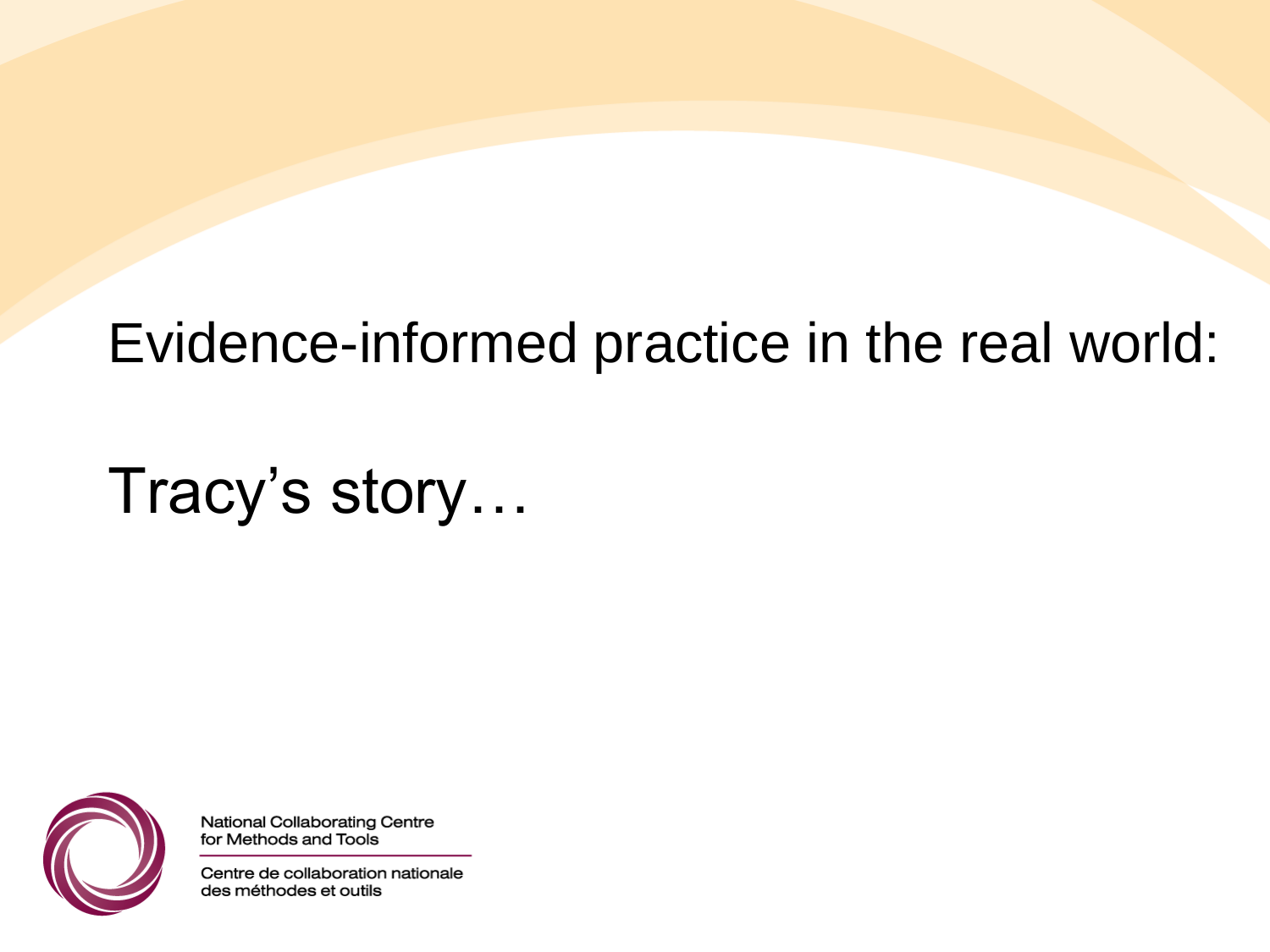#### Discussion questions

- How many people have experienced trying to move research evidence into practice?
- Does Tracy's story remind you of a particular experience that you have had in your own work? Please describe.



National Collaborating Centre for Methods and Tools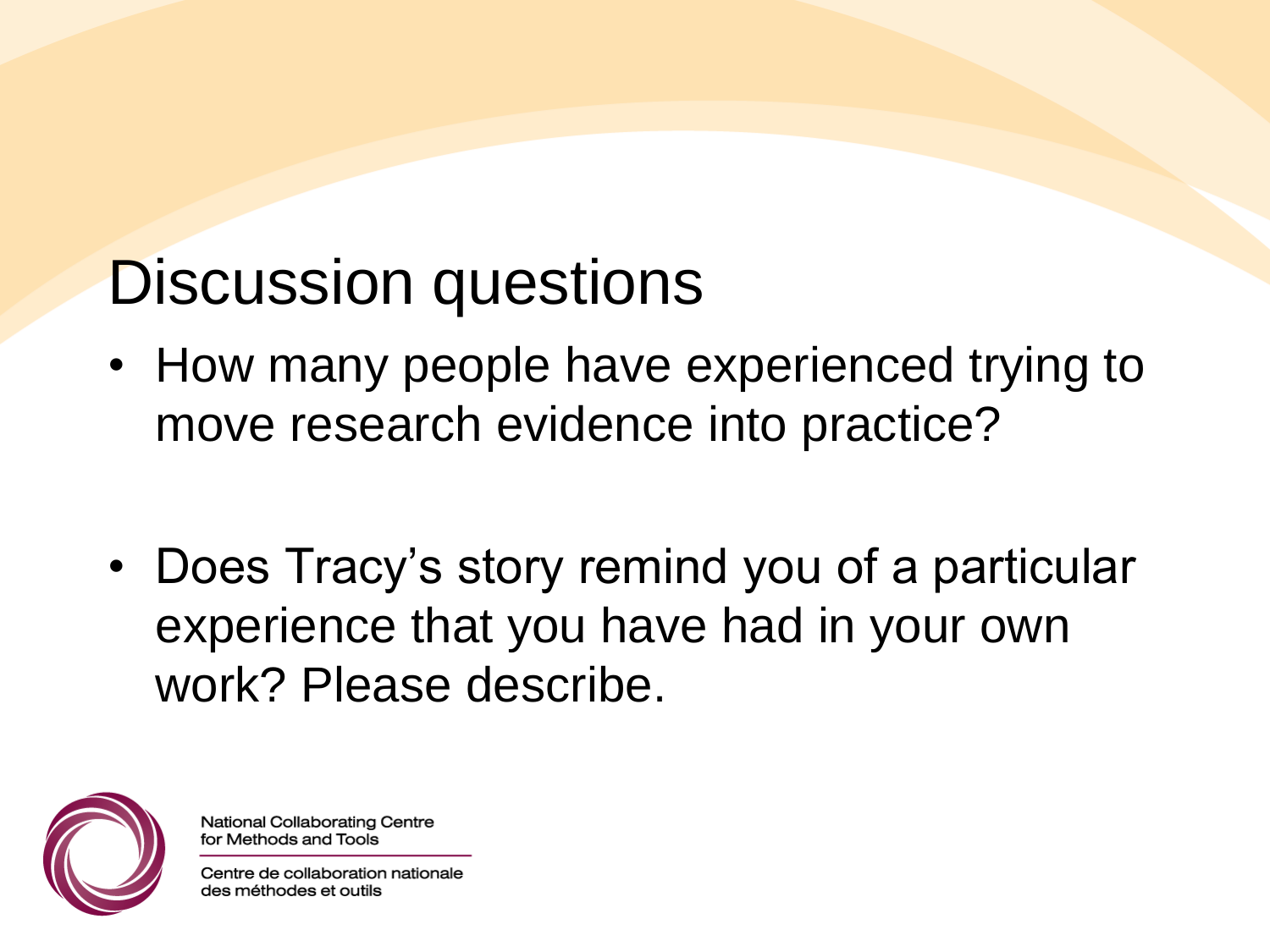#### Discussion questions

- What are the key lessons that you learned from this experience?
- What have we learned here from this discussion that we need to carry forward?



National Collaborating Centre for Methods and Tools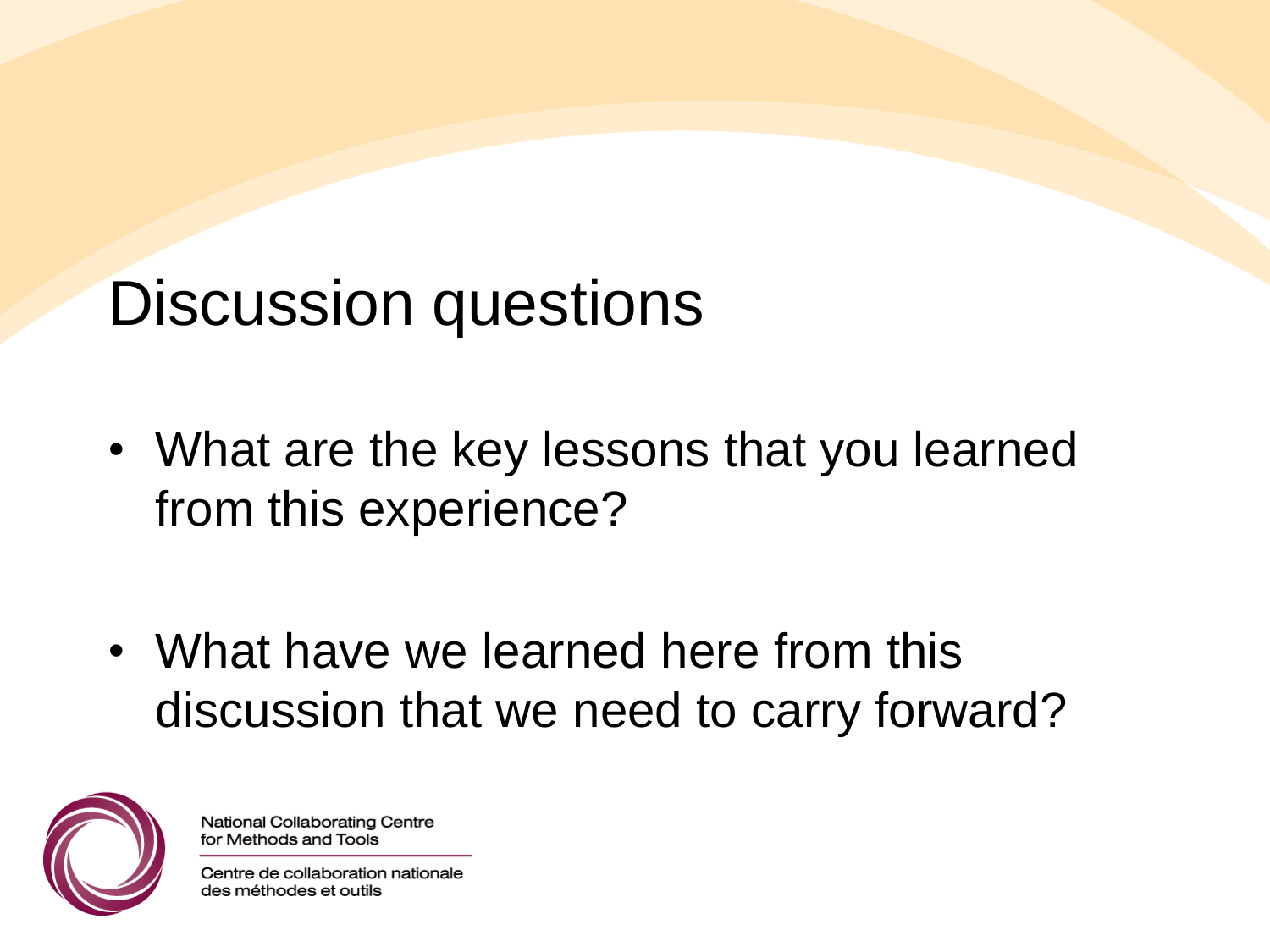## NCCMT products and services

- DialoguePH
- Public Health+
- Workshops
- Online learning modules
- Webcasts
- Searchable Registry of Methods and Tools
- Online Health Program Planner



National Collaborating Centre for Methods and Tools

Centre de collaboration nationale des méthodes et outils

sharing what works in public health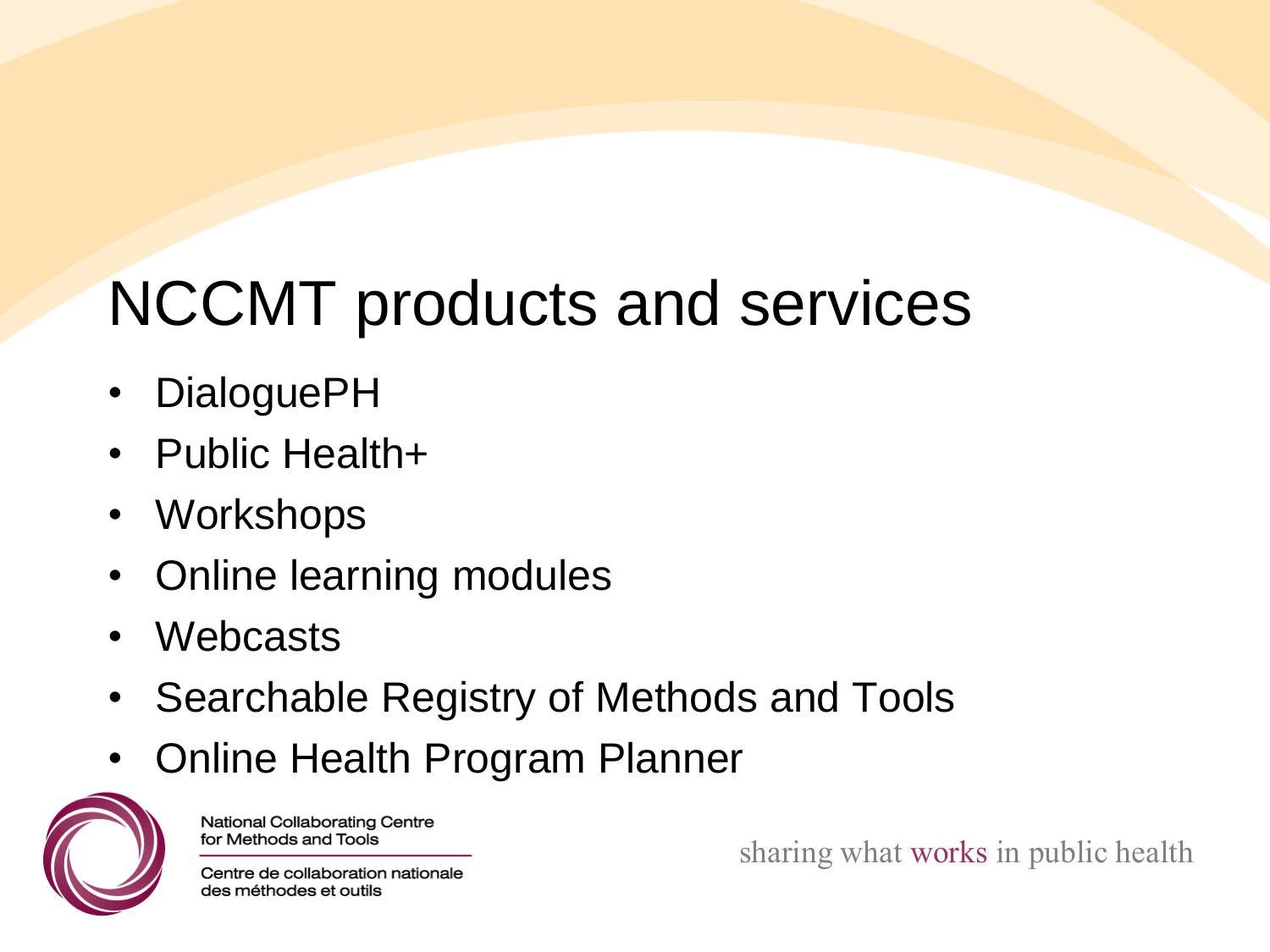## NCCMT future directions

- Renewed website
- Networking opportunities: CHNC, CPHA
- New modules
- Web casts
- Digital stories..share yours with us!
- Teleconferences and discussion forums linked to topics from CHNET Works Fireside Chats



National Collaborating Centre for Methods and Tools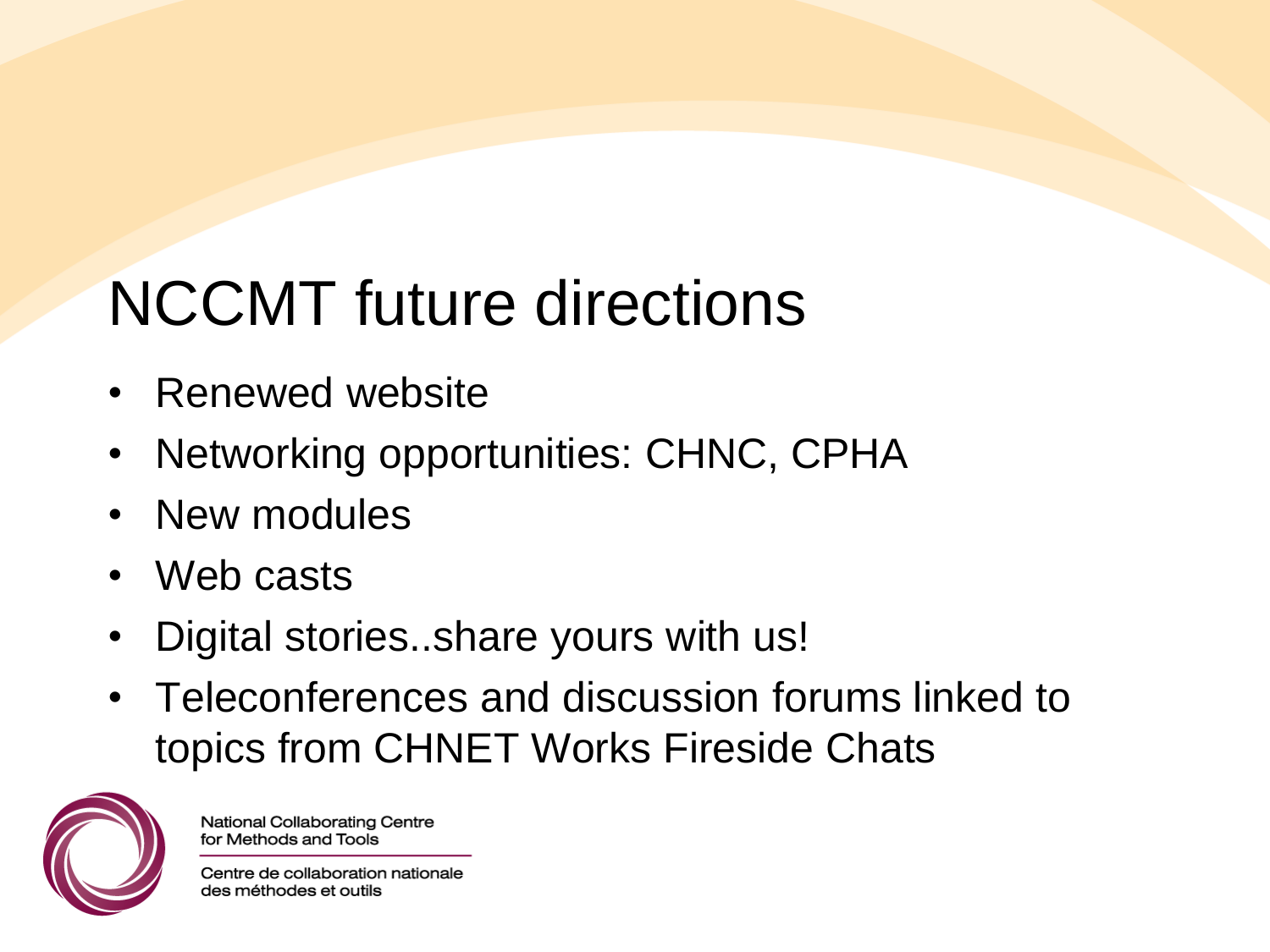#### **Feedback**

- Your input is needed to determine whether this networking café was effective in meeting your learning needs.
- Please take a minute to complete the evaluation form in your packages and provide your comments or suggestions.



National Collaborating Centre for Methods and Tools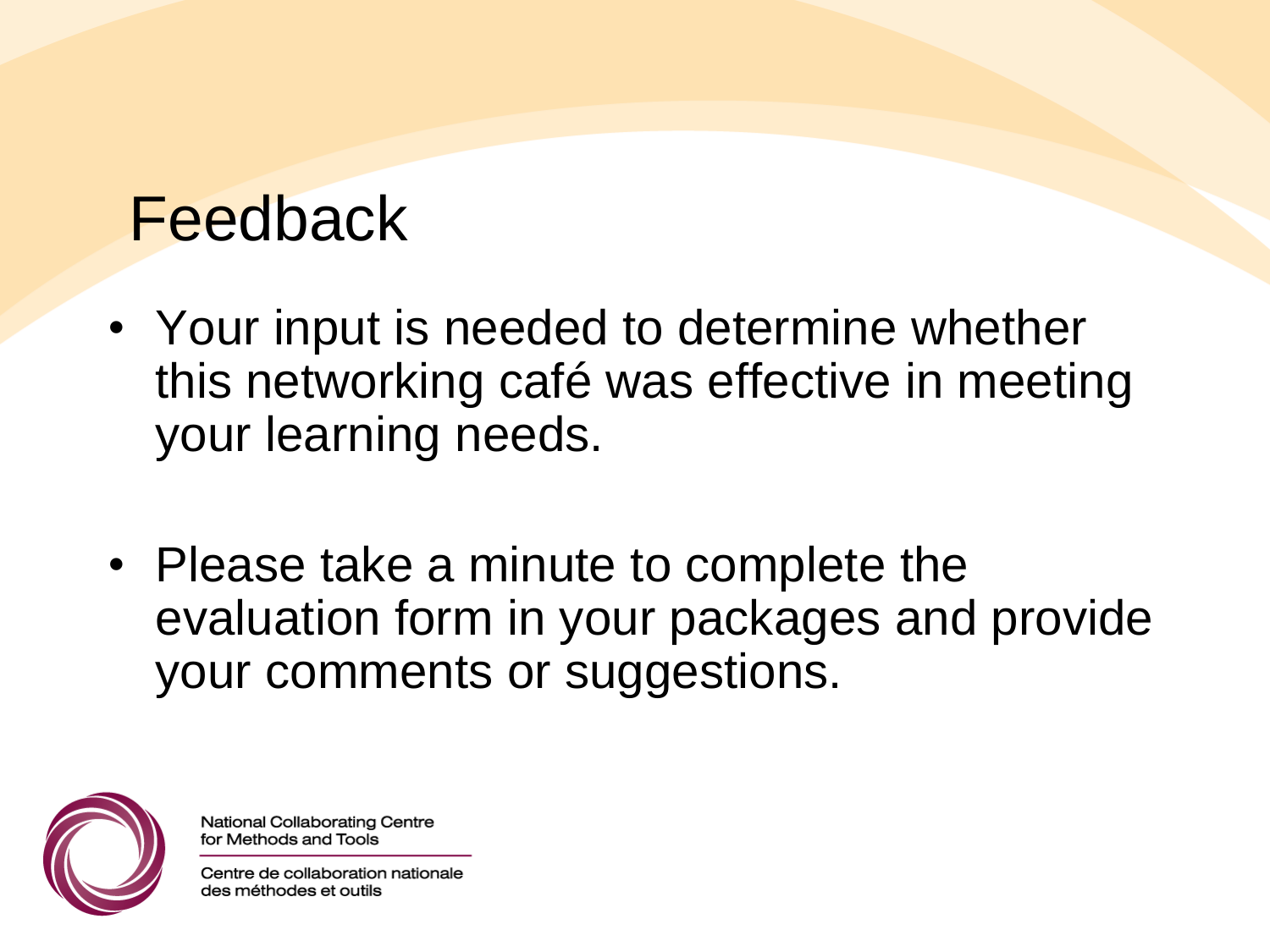# For more information, or to access our selection of Methods and Tools, see our website:

[www.nccmt.ca](http://www.nccmt.ca/) (English) or [www.ccnmo.ca](http://www.ccnmo.ca/) (French)



**National Collaborating Centre** for Methods and Tools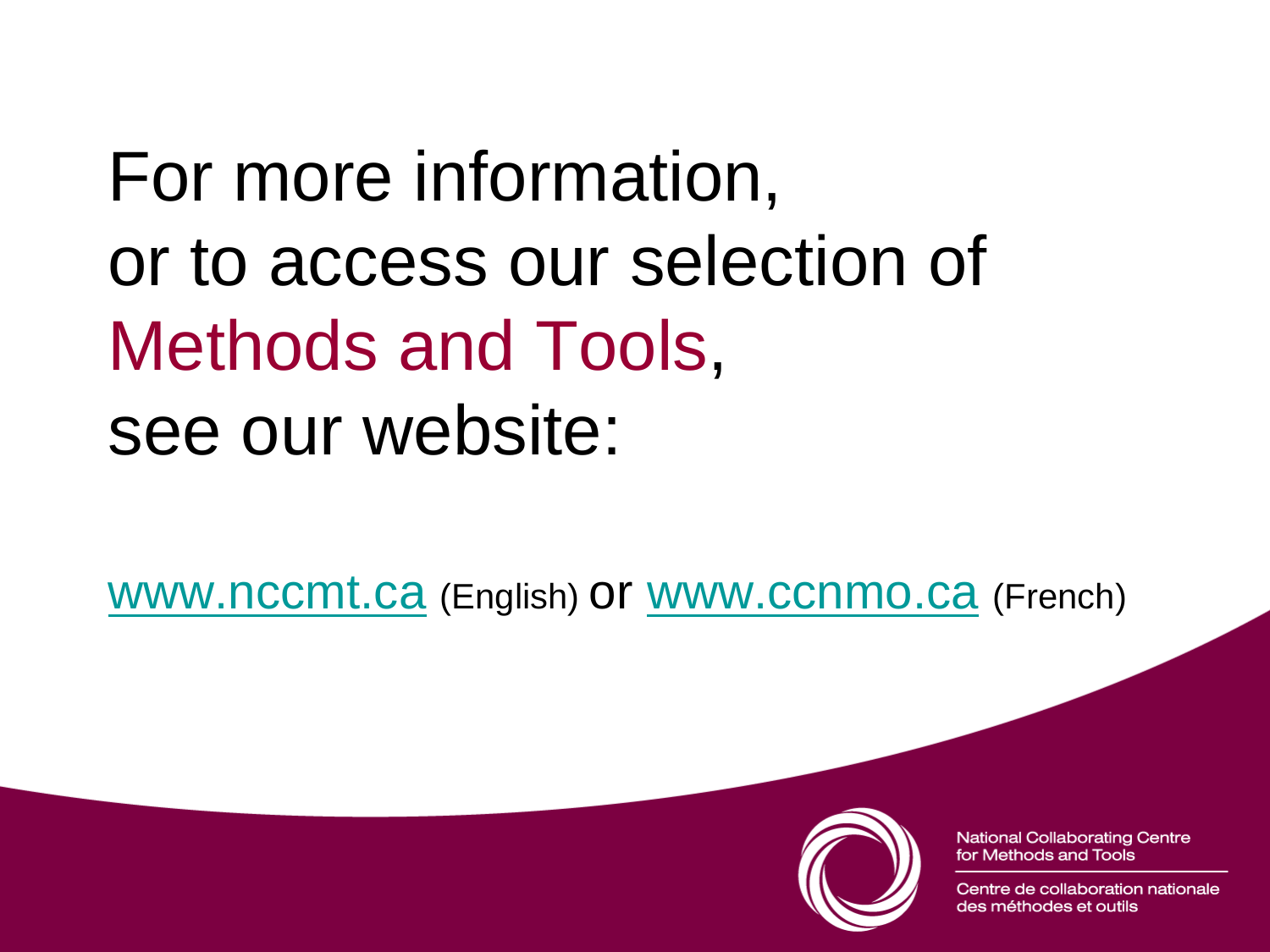